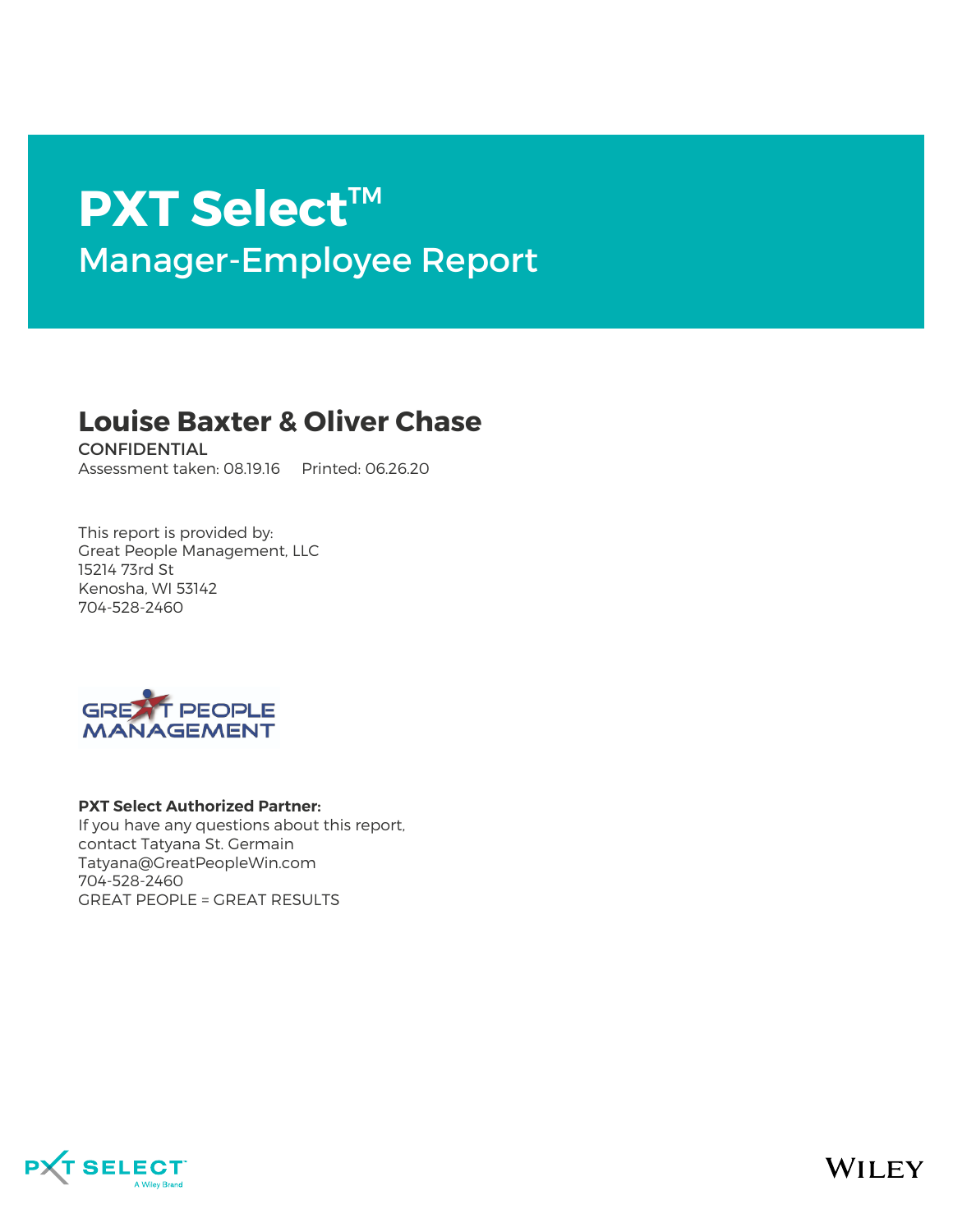# INTRODUCTION

This report is designed to provide you with information concerning your compatibility as a manager with your employee, Oliver Chase. Knowing more about your similarities and differences will help you forge a better understanding of how you can work together to realize the highest potential for both of you.

| What's in this report?                                                                                     |                                                                                                                        |                                                                                                                          |  |  |  |
|------------------------------------------------------------------------------------------------------------|------------------------------------------------------------------------------------------------------------------------|--------------------------------------------------------------------------------------------------------------------------|--|--|--|
| <b>RESULTS</b><br>Your assessment<br>results are compared<br>to the employee's on<br>nine different scales | <b>FEEDBACK</b><br>You will receive<br>personalized feedback<br>based on how your results<br>compare to the employee's | <b>REFLECTION</b><br>Along with a quick<br>review, you will be given<br>questions to answer and<br>use as an action plan |  |  |  |
|                                                                                                            |                                                                                                                        |                                                                                                                          |  |  |  |

# What do I need to know about this process?

Everyone has preferences for how they want to be managed. And managers also have a preferred style of supervising and developing their staff. This report will help you better understand these preferences. With this information, you will have a greater understanding about your fit in a supervisory role with Oliver Chase, which will help you improve your working relationship with him. Here are some additional points for you to consider:

- Even if there isn't a perfect fit, this report will present you with numerous ways you can make improvements.
- Information is powerful—the more you understand the people you work with, the more effective you will be as a manager.
- Have each of your direct reports take this assessment so you can enhance your effectiveness with each individual.
- Use this report to identify potential conflicts or difficulties so you can act before they develop into real problems.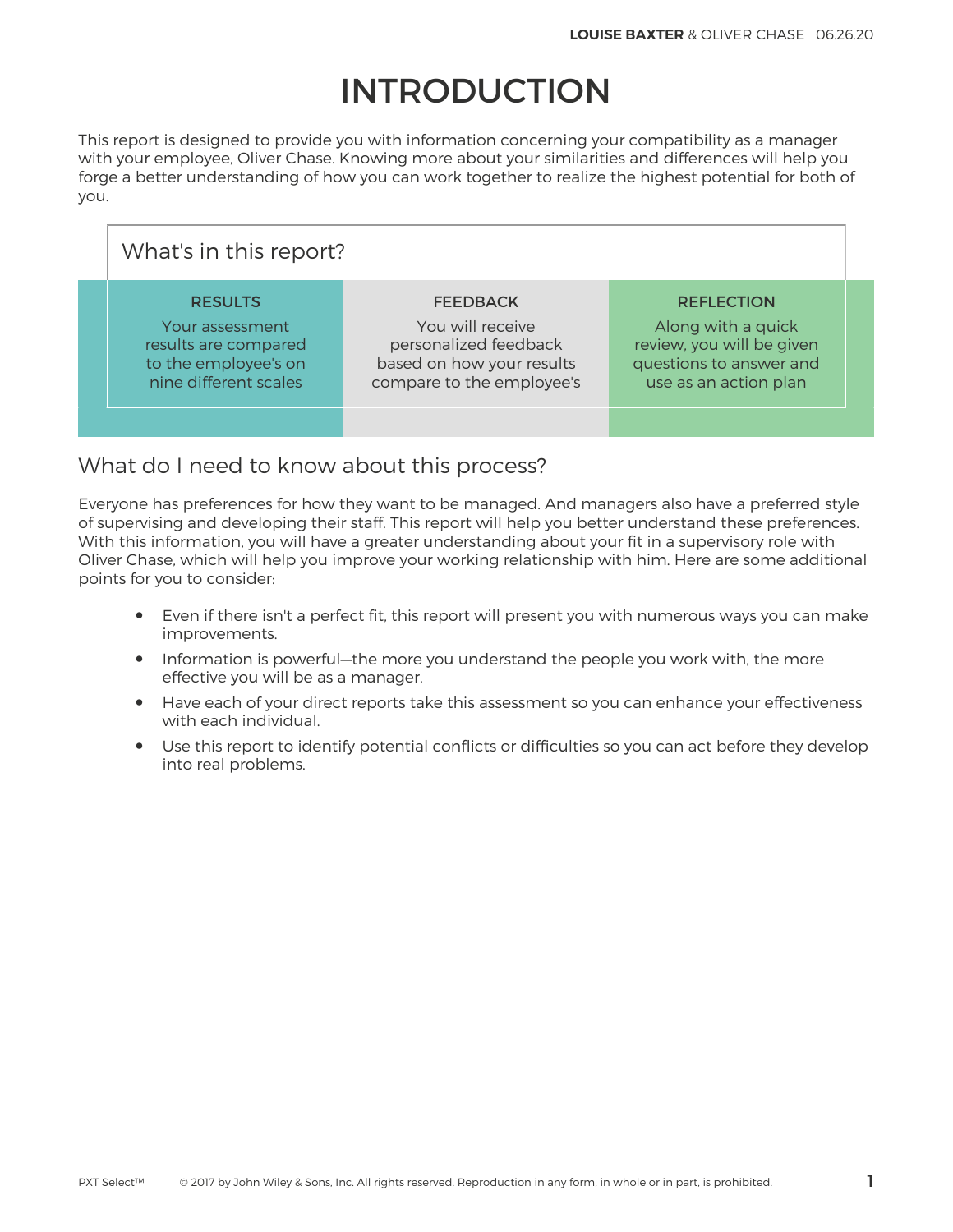# RESULTS SUMMARY

Louise Baxter and Oliver Chase

Your and Oliver Chase's results are shown on the nine behavioral scales below. Your score is on the top row labeled with "You," and Oliver Chase's score is on the bottom labeled with his initials. Further explanation of each score is provided on the subsequent pages of this report.

#### Pace

#### **Assertiveness**

### **Conformity**

### Outlook

### **Decisiveness**

### Accommodation

### Independence

### **Judgment**

Basis for forming opinions and making decisions and making decisions and making decisions and making decisions and making decisions and  $\epsilon$  intuitive

| Pace                                                                   |                                                                                                                           |     |           | You       |           |           |           |                      |
|------------------------------------------------------------------------|---------------------------------------------------------------------------------------------------------------------------|-----|-----------|-----------|-----------|-----------|-----------|----------------------|
| Overall rate of task<br>completion                                     | < STEADY                                                                                                                  |     |           |           |           | <b>OC</b> |           | URGENT >             |
| <b>Assertiveness</b><br>Expression of opinions<br>and need for control |                                                                                                                           |     |           | You       |           | <b>OC</b> |           |                      |
| <b>Sociability</b>                                                     | < UNASSUMING                                                                                                              | You |           |           |           |           |           | FORCEFUL >           |
| Desire for interaction with<br>others                                  | <reserved< td=""><td></td><td><b>OC</b></td><td></td><td></td><td></td><td></td><td><b>OUTGOING &gt;</b></td></reserved<> |     | <b>OC</b> |           |           |           |           | <b>OUTGOING &gt;</b> |
| Conformity<br>Attitude on policies and                                 |                                                                                                                           |     |           | You       | <b>OC</b> |           |           |                      |
| supervision                                                            | < STRONG-WILLED                                                                                                           |     |           |           |           |           |           | COMPLIANT >          |
| <b>Outlook</b><br>Anticipation of outcomes                             |                                                                                                                           | OC  |           |           |           | You       |           |                      |
| and motives                                                            | < SKEPTICAL                                                                                                               |     |           |           |           |           |           | TRUSTING >           |
| <b>Decisiveness</b><br>Use of speed and caution                        |                                                                                                                           |     | <b>OC</b> |           |           | You       |           |                      |
| to make decisions                                                      | < DELIBERATE                                                                                                              |     |           |           |           |           |           | BOLD >               |
| <b>Accommodation</b>                                                   |                                                                                                                           |     |           | You       |           |           |           |                      |
| Inclination to tend to<br>others' needs and ideas                      | < STEADFAST                                                                                                               |     |           | <b>OC</b> |           |           |           | AGREEABLE >          |
| Independence                                                           |                                                                                                                           |     |           |           | You       |           |           |                      |
| Level of preference for<br>instruction and guidance                    | < RELIANT                                                                                                                 |     |           |           |           | <b>OC</b> |           | AUTONOMOUS >         |
| <b>Judgment</b>                                                        |                                                                                                                           |     |           |           | You       |           |           |                      |
| Basis for forming opinions                                             |                                                                                                                           |     |           |           |           |           | <b>OC</b> |                      |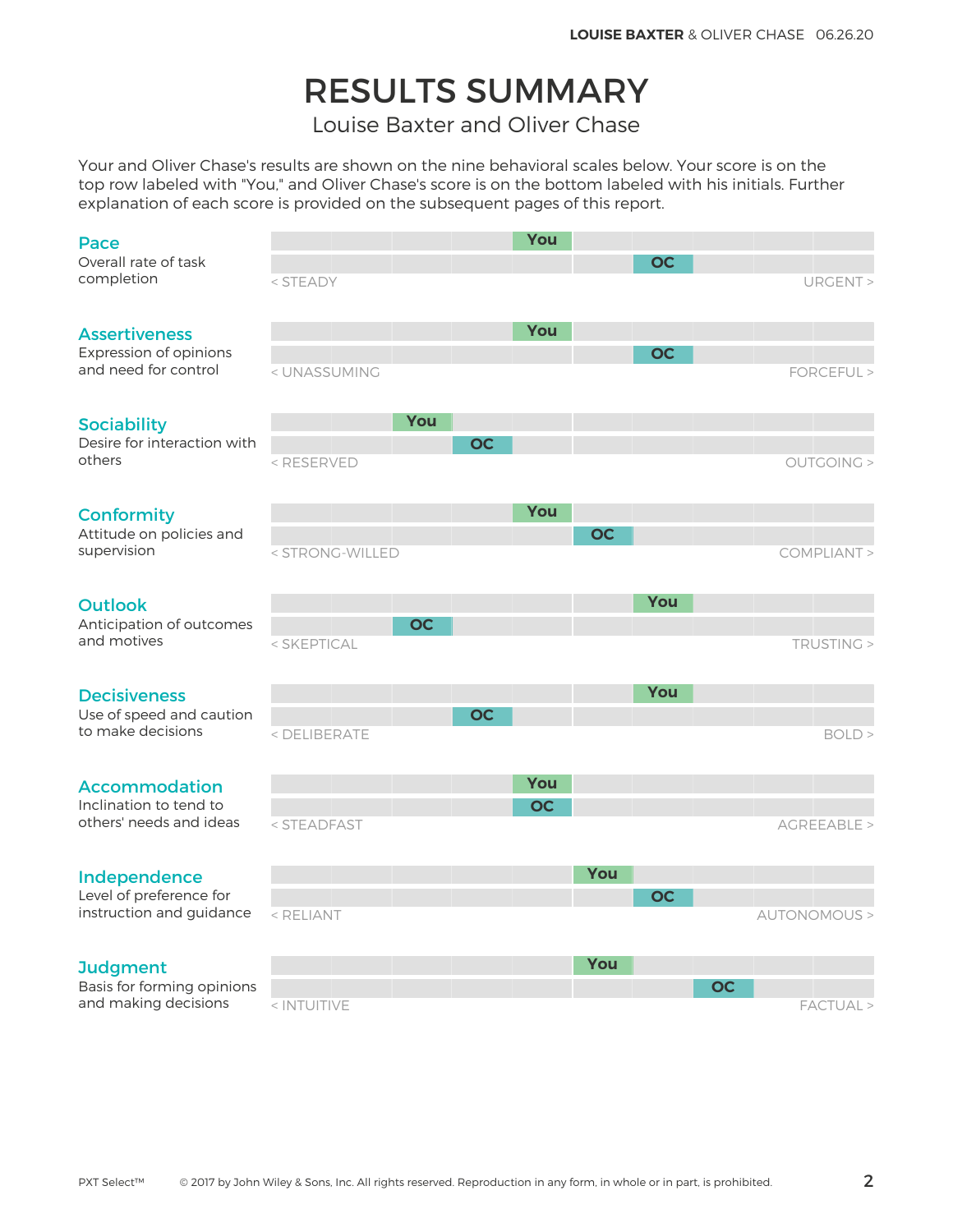# PACE

### **Pace** Overall rate of task completion



# Working Together

You tend to have a somewhat steady pace while Oliver Chase performs at a rather urgent pace. He likely prefers to work briskly and have a continual workflow and fairly pressing deadlines. He may even enjoy juggling multiple projects at a time. However, you may believe in maintaining a fairly relaxed environment free from unjustified urgency and chaos. If projects are too slow and he is not particularly challenged, he may ultimately disengage.

- You tend to prefer a steady pace that lets you be productive without feeling rushed.
- You may spend some time thinking through your tasks and projects before starting.
- You can mostly likely pick up the pace when necessary.

### YOUR TENDENCIES: OLIVER'S TENDENCIES:

- He prefers to work at a somewhat brisk pace, but will slow down when more care is required.
- He is comfortable acting with a sense of urgency.
- He may dislike work that is too repetitive.

## Consider This

Provide Oliver Chase with sufficient variety in his tasks, and remind him to slow down when more care is required.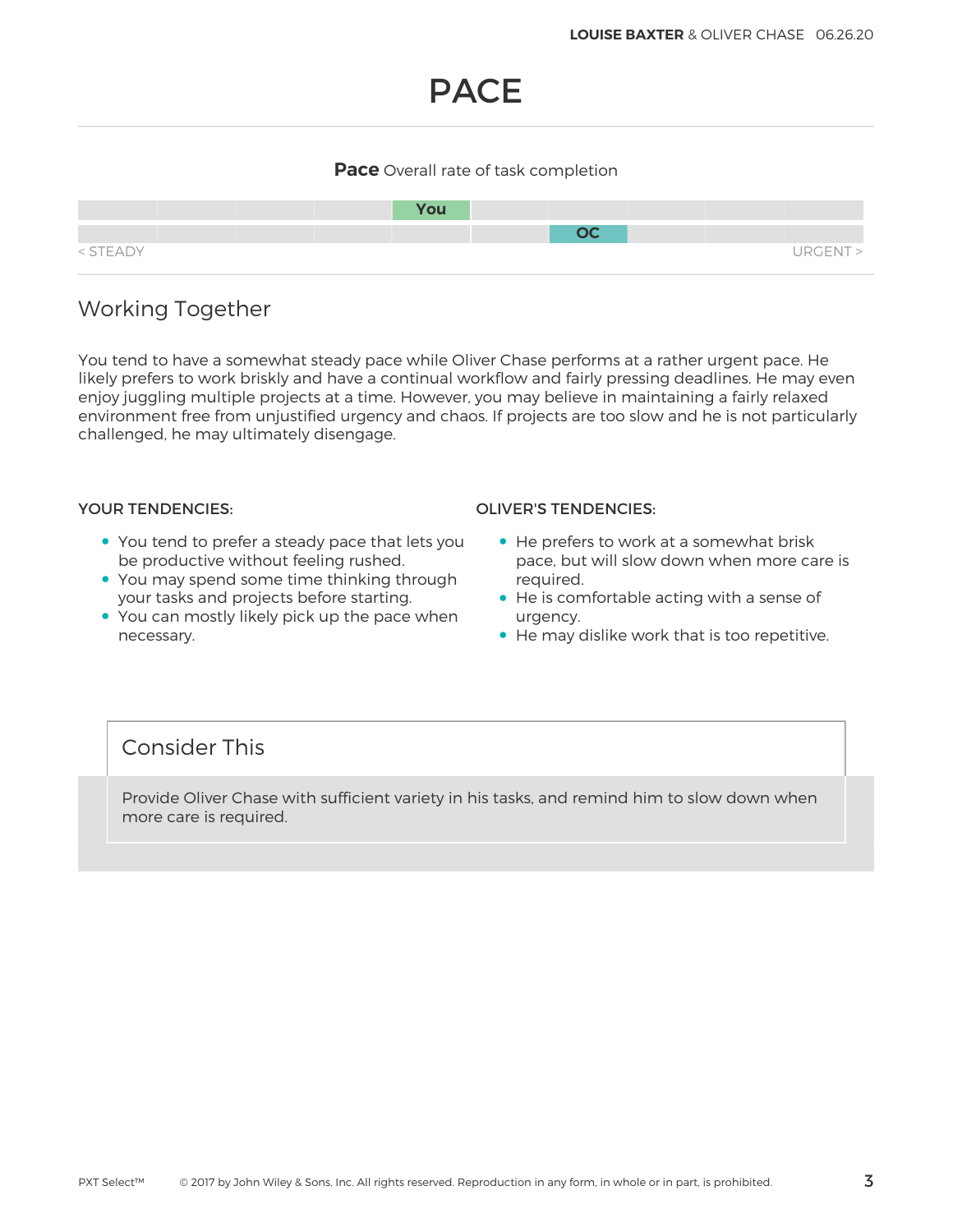# ASSERTIVENESS

### **Assertiveness** Expression of opinions and need for control



# Working Together

You tend to be somewhat unassuming while Oliver Chase tends to be somewhat forceful. In most cases, he will contribute well in team discussions and freely offer his opinions and ideas. Yet, at times, he may wind up dominating discussions or situations, and you will have to assert your authority, which may not be particularly comfortable for you. Lay out the ground rules up front and state clearly how each team member may contribute without undue challenge, giving him direction, when necessary, to eliminate confrontational behavior.

- You are likely comfortable letting others take charge.
- You may withhold your opinions unless you're certain they'll be well received.
- You may let others enforce unpopular decisions without objection.

### YOUR TENDENCIES: OLIVER'S TENDENCIES:

- He may sometimes prefer to lead discussions and take charge of situations.
- He may be motivated by situations in which he is held accountable for results.
- He is generally comfortable and confident expressing his opinions.

## Consider This

Give Oliver Chase opportunities to take the lead on some discussions and assignments, but encourage him to actively seek out feedback from his less assertive colleagues.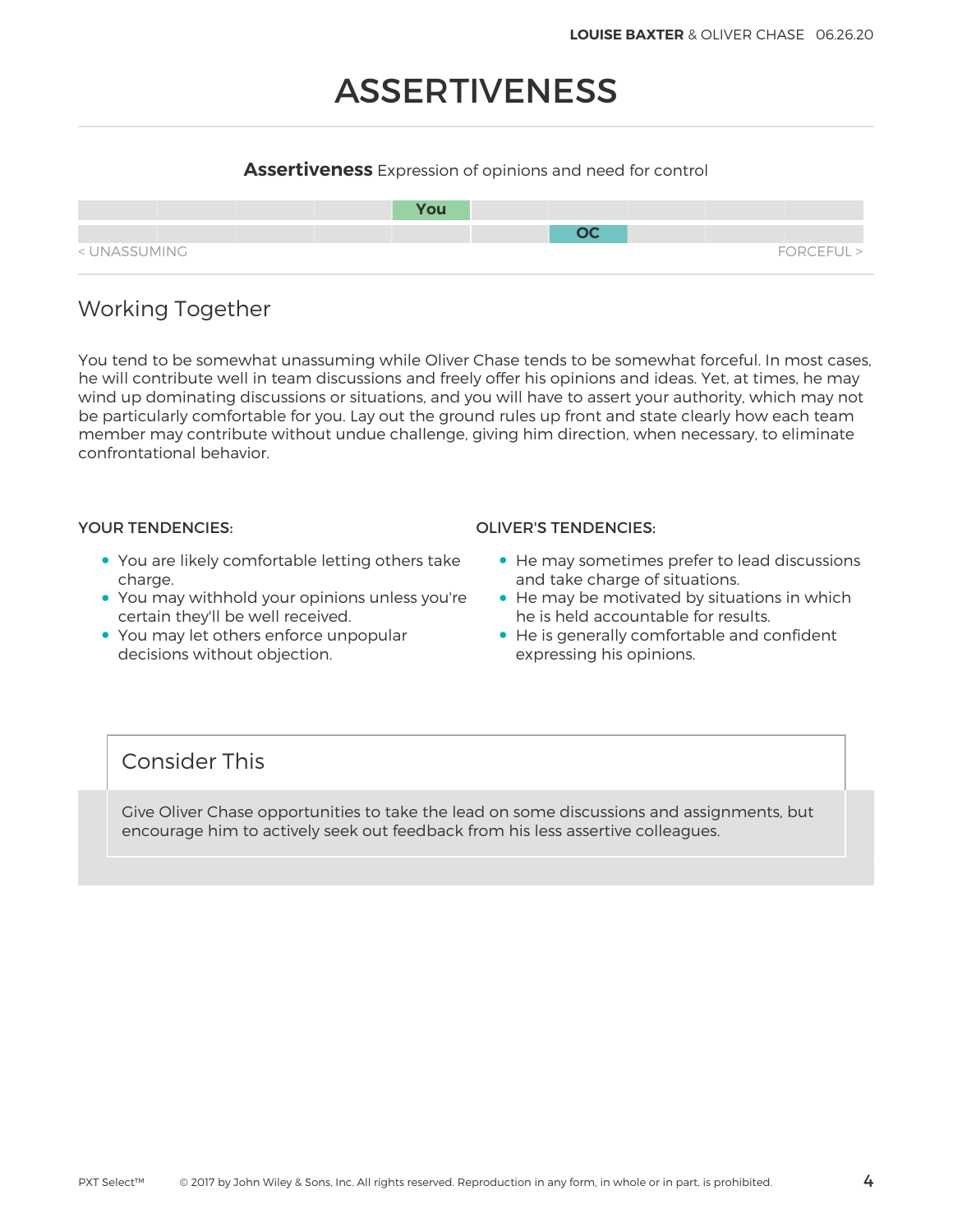# **SOCIABILITY**

## **Sociability** Desire for interaction with others



# Working Together

You and Oliver Chase both tend to be reserved. You probably appreciate that he doesn't waste a lot of time making small talk, but rather focuses his communications on the task at hand. However, others may view him as unapproachable or distant, so be sure to encourage his involvement and interaction with others. You may need to let your guard down to set an example of openness.

- You may prefer work that doesn't involve much, if any, collaboration.
- You likely prefer to have one-on-one conversations rather than large group discussions.
- You may sometimes come across as unapproachable to people who don't know you well.

### YOUR TENDENCIES: OLIVER'S TENDENCIES:

- He tends to prefer working alone, but he is comfortable collaborating with others when necessary.
- He likely needs time to recharge after a lot of interaction with others.
- He may often try to figure things out on his own before seeking input from others.

## Consider This

Oliver Chase prefers to work in isolation but can stretch beyond his comfort zone, so involve him in some collaborative activities to encourage him to build relationships with colleagues.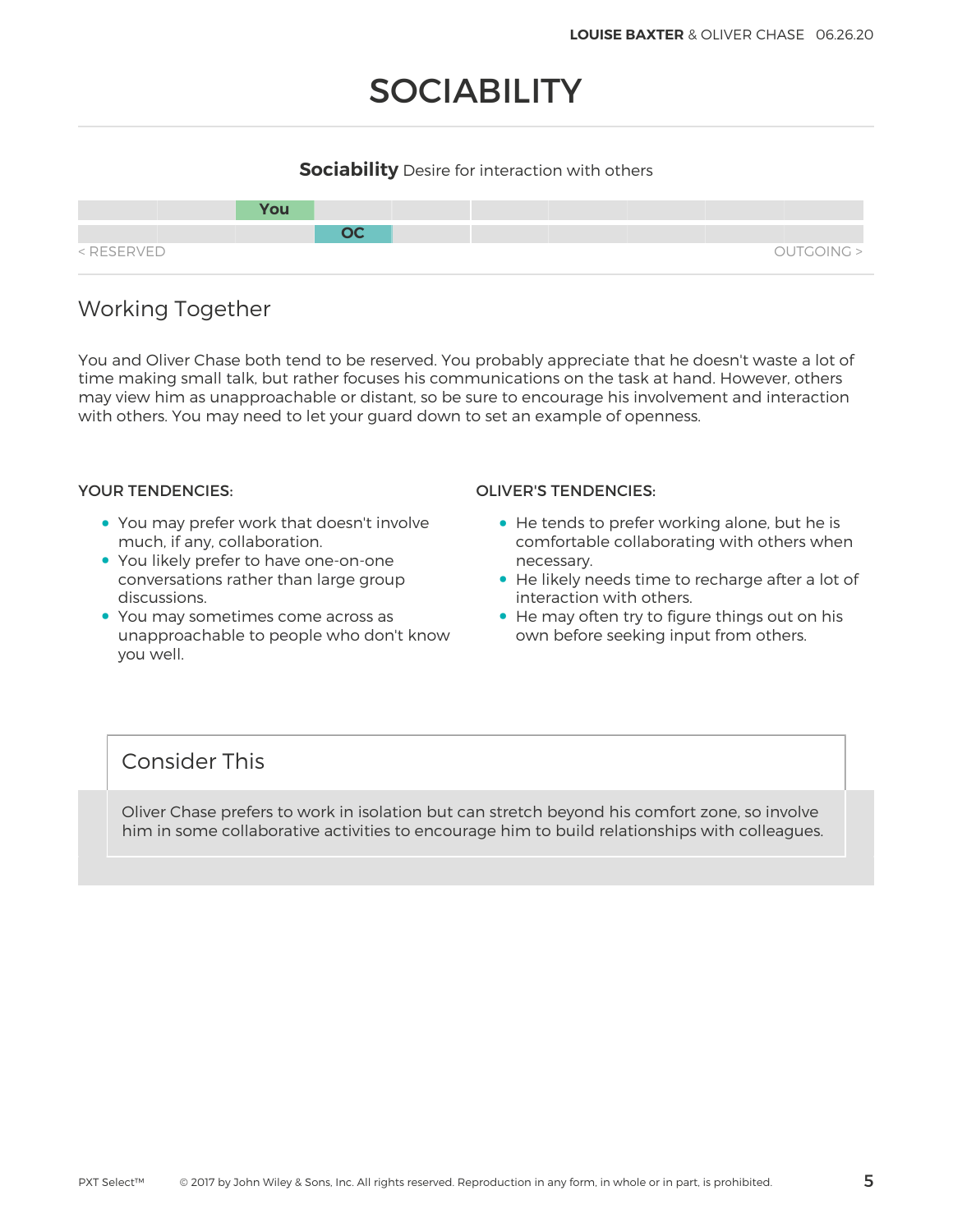# **CONFORMITY**

## **Conformity** Attitude on policies and supervision



# Working Together

You tend to be somewhat strong-willed while Oliver Chase tends to be somewhat compliant. You may appreciate that he tends to respect and cooperate with your authority, even if he disagrees with you. Most likely, he is willing to accept your supervision and works well within the bounds of managerial constraints and restrictions. He is less willing than you are to bend the rules, so to obtain his full cooperation, you'll have better results by referencing established policies or processes.

- You prefer to set your own course, but you're generally willing to comply with directives from those in authority.
- You may resist those company guidelines or policies you disagree with.
- You may sometimes become defensive when receiving criticism from those in authority.

### YOUR TENDENCIES: OLIVER'S TENDENCIES:

- He tends to follow established policies and regulations, but may occasionally express disagreement if something strikes him as wrong or impractical.
- He is fairly open to feedback and constructive criticism.
- He probably doesn't mind being closely supervised.

# Consider This

Oliver Chase only challenges the status quo when something truly seems amiss to him, so with encouragement, he could be an asset in helping you identify problematic policies and procedures.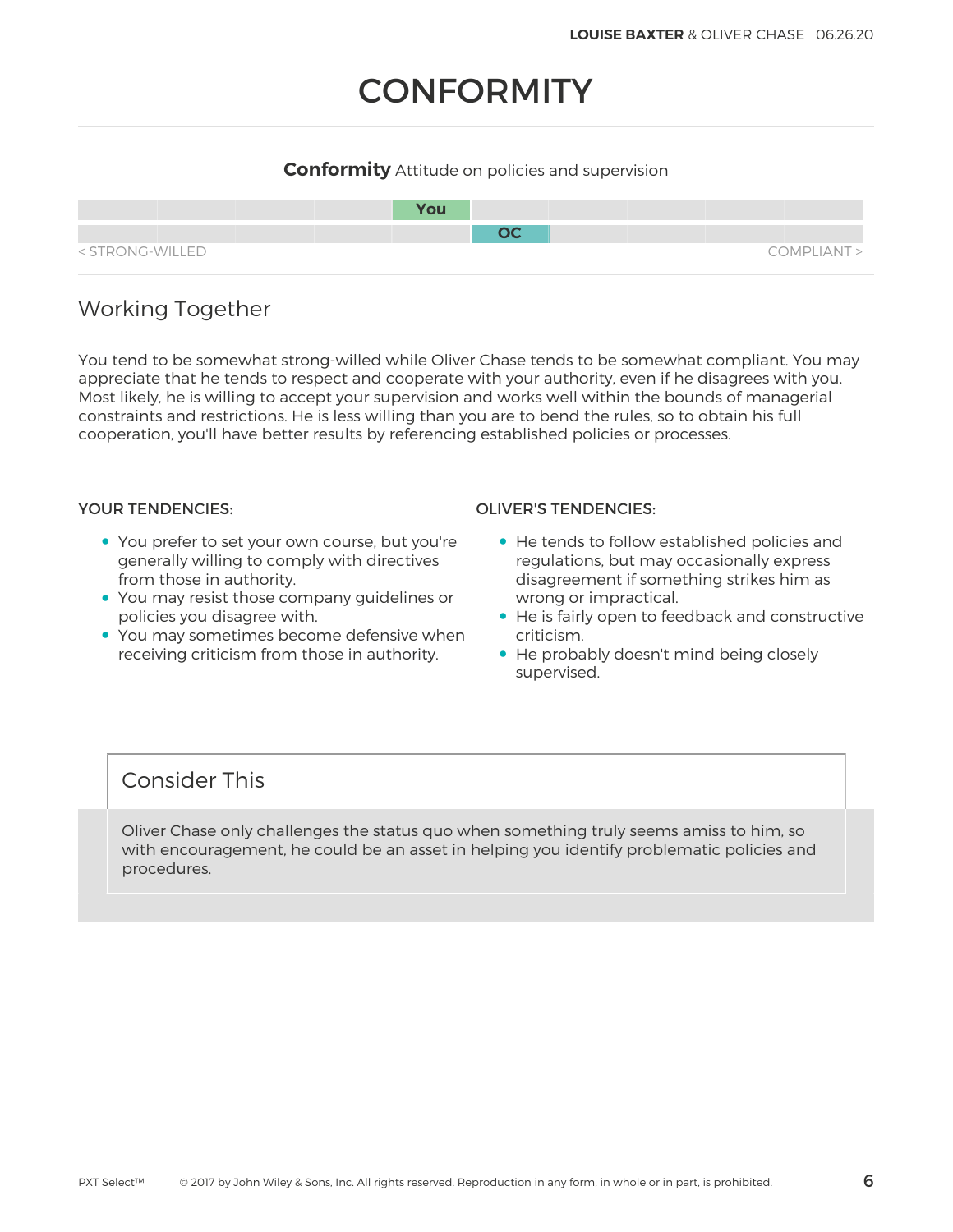# **OUTLOOK**

## **Outlook** Anticipation of outcomes and motives



# Working Together

You tend to be somewhat trusting while Oliver Chase tends to be very skeptical. You probably appreciate his tendency to weigh consequences and pinpoint inefficiencies. However, he can be hesitant in supporting viable ideas, and at times, his staunch skepticism could hinder progress. On the other hand, you tend to be relatively optimistic and accepting in nature. While he may appreciate you giving him the benefit of the doubt, being overly optimistic could cost you some credibility with him.

- You likely believe that people generally have good intentions.
- You tend to expect things to go reasonably well.
- You may, at times, be enthusiastic about change and unexpected challenges.

### YOUR TENDENCIES: OLIVER'S TENDENCIES:

- He resists new approaches until he can be convinced they're likely to work.
- He tends to scrutinize new ideas to search for potential problems and risks.
- He may sometimes come across as pessimistic and overly critical to others.

# Consider This

Get Oliver Chase's help thinking through the implications of new ideas, but don't let him stifle the creativity or enthusiasm of those around him.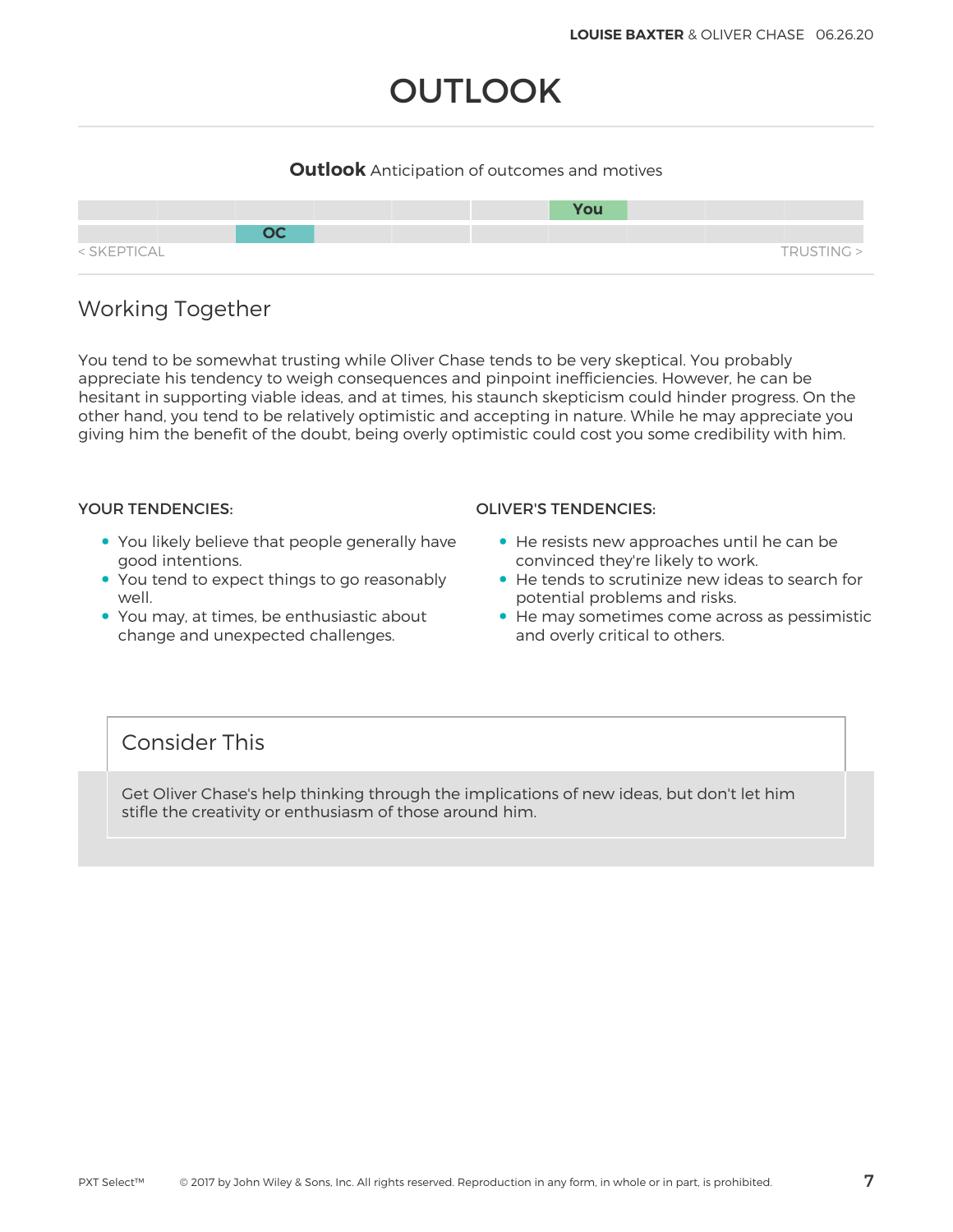# DECISIVENESS

## **Decisiveness** Use of speed and caution to make decisions



# Working Together

You tend to be somewhat bold when it comes to decision making while Oliver Chase tends to be somewhat deliberate. You may appreciate that he takes time to gather information before drawing conclusions. However, at times, he may be hesitant to come to a firm solution, especially when he is under particular stress. He will likely use whatever time appears to be allotted to contemplate, so when urgency is required, be sure to set firm deadlines for making a final decision.

- You are likely comfortable responding to situations and solving problems in a timely manner.
- You are generally quick to make decisions, even when there is not a lot of information available.
- You tend to make decisions quickly but can slow down when careful deliberation is required.

### YOUR TENDENCIES: OLIVER'S TENDENCIES:

- He prefers to consider all available information and advice before making decisions.
- He prefers to move cautiously but can make quick decisions when necessary.
- He may find it difficult to make quick decisions under pressure.

# Consider This

Give Oliver Chase sufficient time to weigh the information when a decision is required, but help him understand the downside of overthinking decisions.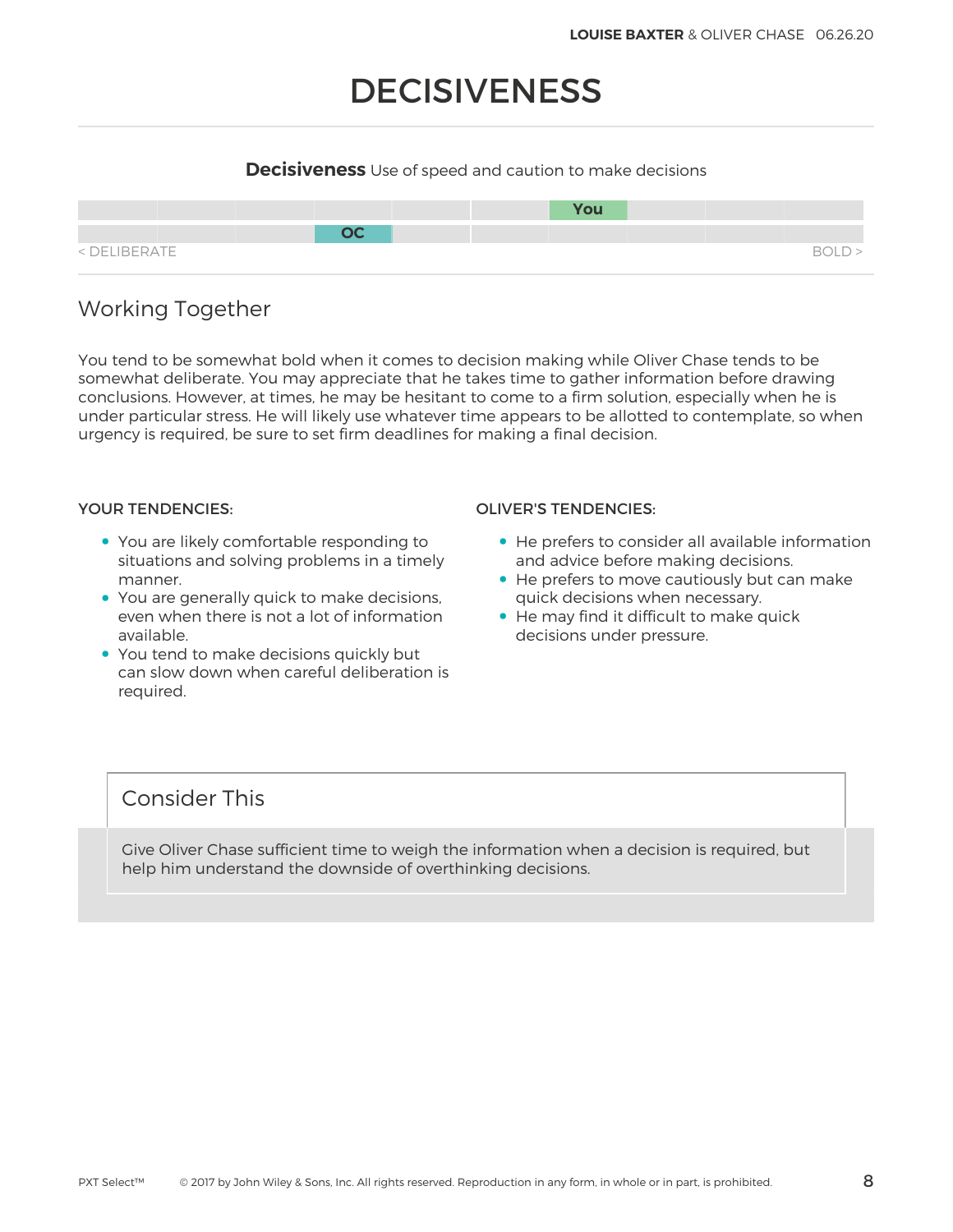# ACCOMMODATION

## **Accommodation** Inclination to tend to others' needs and ideas

|             | <b>You</b> |             |
|-------------|------------|-------------|
|             | nr.        |             |
| < STEADFAST |            | AGREEABLE > |

# Working Together

You and Oliver Chase both tend to be somewhat steadfast in your viewpoints. You can probably identify with his sense of resolve and tendency to stand by his principles. You probably appreciate that he is usually willing to express an opposing view if necessary. However, at times, he may focus on his own agenda and appear uncooperative when you or others disagree with him. And because you share this trait, the two of you may be reluctant to reach compromises.

- You will usually listen to others' perspectives but will stand by your position if you disagree.
- You are willing to yield when required by circumstances or when convinced by others.
- You won't go along with an idea you disagree with just to maintain harmony.

### YOUR TENDENCIES: OLIVER'S TENDENCIES:

- He will usually listen to others' perspectives but will stand by his position if he disagrees.
- He is willing to yield when required by circumstances or when convinced by others.
- He won't go along with an idea he disagrees with just to maintain harmony.

# Consider This

Oliver Chase's tendency to stand up for his principles can be an asset, but make sure this tendency doesn't cause him to overlook valuable opportunities to cooperate and compromise.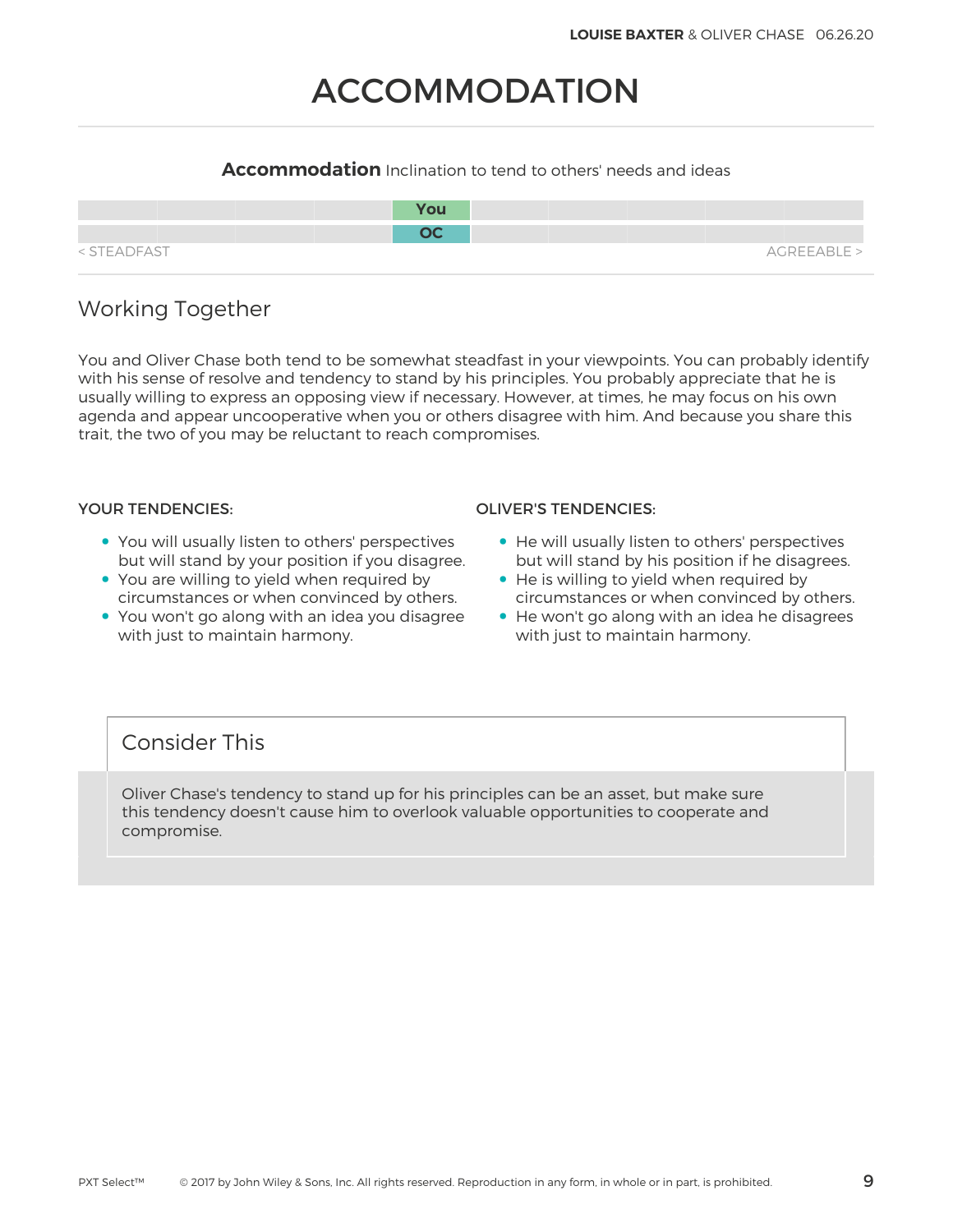# INDEPENDENCE

## **Independence** Level of preference for instruction and guidance



# Working Together

You and Oliver Chase both tend to be somewhat autonomous. You may identify with his tendency to be fairly self-sufficient and desire to decide his own course of action. Since you tend to be independent, you may naturally leave others to their own devices a lot of the time, and this will likely be appreciated by Oliver Chase. However, he may occasionally need more guidance and instruction. Allow him a degree of freedom in his work, but conduct regular check-ins to be sure that you're aligned.

- You are likely fairly self-sufficient.
- You appreciate having the freedom to determine how best to accomplish tasks and objectives.
- You may occasionally prefer to consult with others on the most critical assignments.

### YOUR TENDENCIES: OLIVER'S TENDENCIES:

- He is likely fairly self-sufficient.
- He appreciates having the freedom to determine how best to accomplish tasks and objectives.
- He may occasionally prefer to consult with others on the most critical assignments.

# Consider This

Give Oliver Chase the freedom to carry out his work, but check in periodically to provide some direction.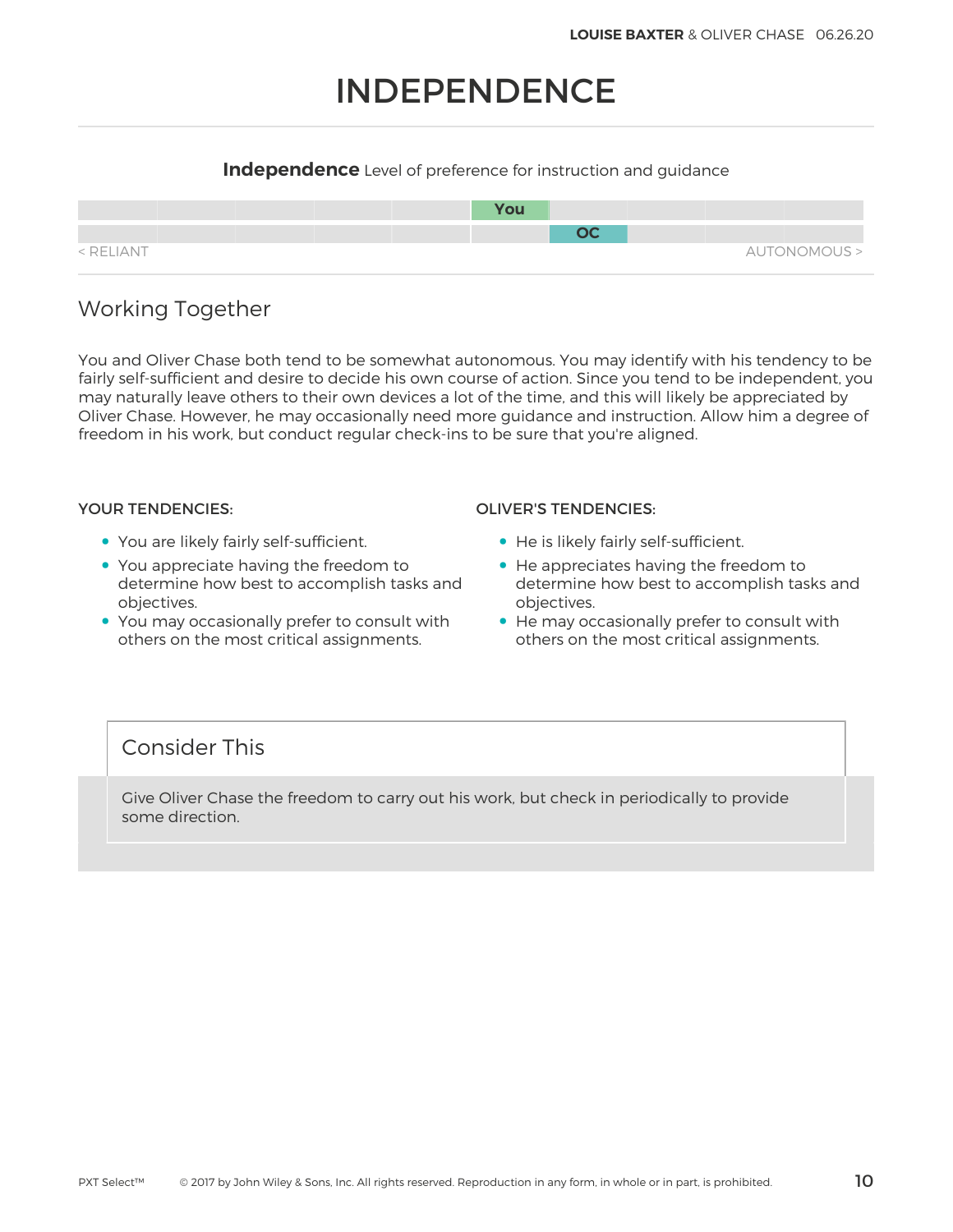# **JUDGMENT**

## **Judgment** Basis for forming opinions and making decisions



# Working Together

You and Oliver Chase both tend to be factual. You may identify with his tendency to make logical decisions using evidence and facts to back up his choices. Like you, he will go out of his way to gather relevant information, especially if the decision is an important one. However, the two of you exceedingly rely on objective data when determining appropriate solutions, and you may get bogged down in the hard facts without considering the importance of gut feelings and personal experience.

- You tend to take a logical, fact-based approach to decision making.
- You sometimes let your own subjective experiences guide your choices.
- You are not often swayed by emotional pleas.

### YOUR TENDENCIES: OLIVER'S TENDENCIES:

- He tends to bring a very analytical approach to decision making.
- He rarely lets emotional arguments influence his decisions.
- He may find it stressful when forced to make decisions without the benefit of objective data.

# Consider This

Look to Oliver Chase when you need objective, fact-based decision making, but help him see the benefit of sometimes letting personal feelings and extenuating circumstances influence decisions.